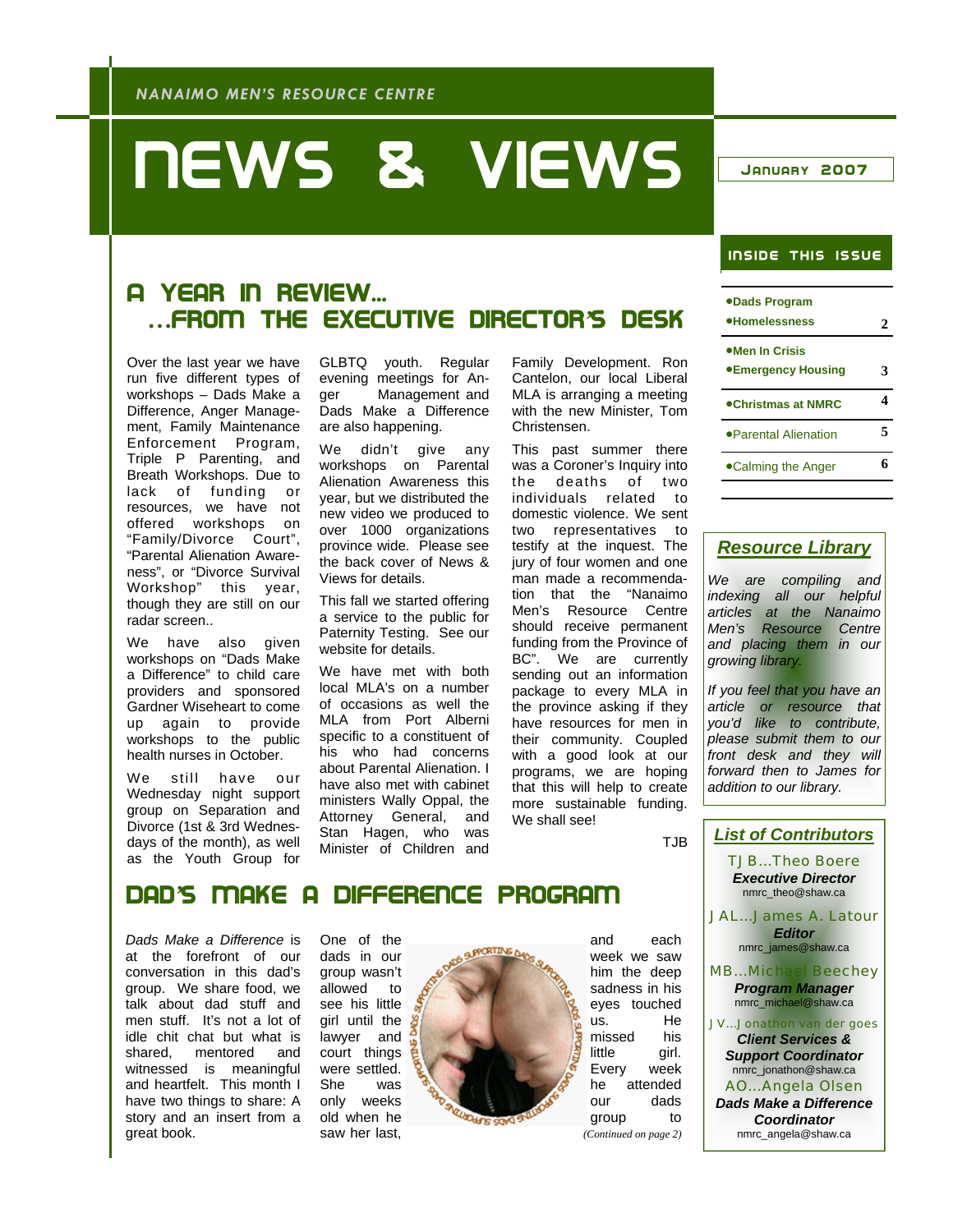## **NEWS & VIEWS PAGE 2**

# Dad**'**s Make a Difference Program **continued**

#### *(Continued from page 1)*

receive encouragement, and amazingly to encourage us. He kept his spirits raised high so that depression and despair would not seep in creating bitterness and anger. I often heard him say, *"I'm going to keep fighting for my little girl, so I can give her the best dad I can be."* It took eight long weeks before he got to look into the eyes of his baby daughter, but it finally happened. The look of pure joy and happiness on the face of this young dad is a day I will never forget. I hope one day that I will have the opportunity to share with this little girl how wonderful her dad is. He never forgot how important she was to him or how important he was to her.

One of our "*Dad Guides"* shared this insert from a book called *Real Boys* by William Pollack, Ph.D. in the chapter called *Raising a Son*. At our *Dads Make a Difference Group* we feel this way about our children.

*"As we have seen, certain ancient peoples "used" the hunter archetype to shape their sons into men they needed for their world. Others used the warrior archetype to form their sons into fierce fighters their society* 

*needed to survive. We believe that in our wounded world, we can no longer afford to live by archetypes that embody the tenets of domination by the might of the spear or the sword.* 

*Perhaps the archetype of the technological age must be the gardener – the one who follows the seasons: weathers frightful storms; uses the elements of fire, earth, air and water; cultivates; sows; weeds; prunes; stakes; and reaps.* 

*As mothers and fathers we must be clear about our individual responsibilities as the gardeners for our sons. We must be in tune with the seasons of their lives. We must know how to aim the sun's ferocious light to help them find their inner guidance system of feeling, thinking, and self direction. We must learn the gentle art of cultivating their souls. We must be explicit and united concerning the ideals and values we sow in their imaginations. We must be free to water and nurture them well with love, and weed out our own frustrations and anger. We must be strong and kind, committed to staying connected with our sons, no matter what conditions their wild growth might create. We must prune and stake their fragile* 

*growth carefully yet firmly, using appropriate fencing. We must be confident, in the face of their fiercest storms and most aggressive outbursts that deep roots are forming. By following the gardener archetype, we can watch our sons take root, flourish, and bloom into their own lives."* 

It takes a conscious choice to be the best parent you can be in the best interest of your children. Our Dad's Group is all about learning how to do this.

*There are two lasting bequests we can hope to give our children…one of these roots: the other, wings.* 

 *--- Hodding Carter, Jr.* 

*AO* 

#### **Are you a member of NMRC yet???**

\$10 Individual (1 Year)

\$100 Corporate (1 Year)

# Why homelessness May be easier to solve than to manage

In the nineteen-eighties, when homelessness first surfaced as a national issue, the assumption was that the problem fit a normal distribution: that the vast majority of the homeless were in the same state of semi-permanent distress. It was an assumption that bred despair: if there were so many homeless, with so many problems, what could be done to help them? Then, fifteen years ago, a young Boston College graduate student named Dennis Culhane lived in a shelter in Philadelphia for seven weeks as part of the research for his dissertation. A few months later he went back, and was surprised to discover that he couldn't find any of

the people he had recently spent so much time with. "It made me realize that most of these people were getting on with their own lives," he said.

Culhane then put together a database—the first of its kind—to track who was coming in and out of the shelter system. What he discovered profoundly changed the way homelessness is understood. Homelessness doesn't have a normal distribution, it turned out. It has a power-law distribution. "We found that eighty per cent of the homeless were in and out really quickly," he said. "In Philadelphia, the most common length of time

that someone is homeless is one day. And the second most common length is two days. And they never come back. Anyone who ever has to stay in a shelter involuntarily knows that all you think about is how to make sure you never come back." JVG

For more information visit: http:// www.newyorker.com/fact/content/ articles/060213fa\_fact

|                                | ??SEPARATED??DIVORCED??                                                     |
|--------------------------------|-----------------------------------------------------------------------------|
|                                | -Share your experiences-                                                    |
|                                | With the Psychology Dept. at Mal-U in conjunction with the                  |
| Nanaimo Men's Resource Centre. |                                                                             |
|                                | <b>PARTICIPATE</b>                                                          |
|                                | In research with separated and divorced men and women<br>divorce@mala.bc.ca |
|                                |                                                                             |
|                                | 250.740.6187                                                                |
|                                |                                                                             |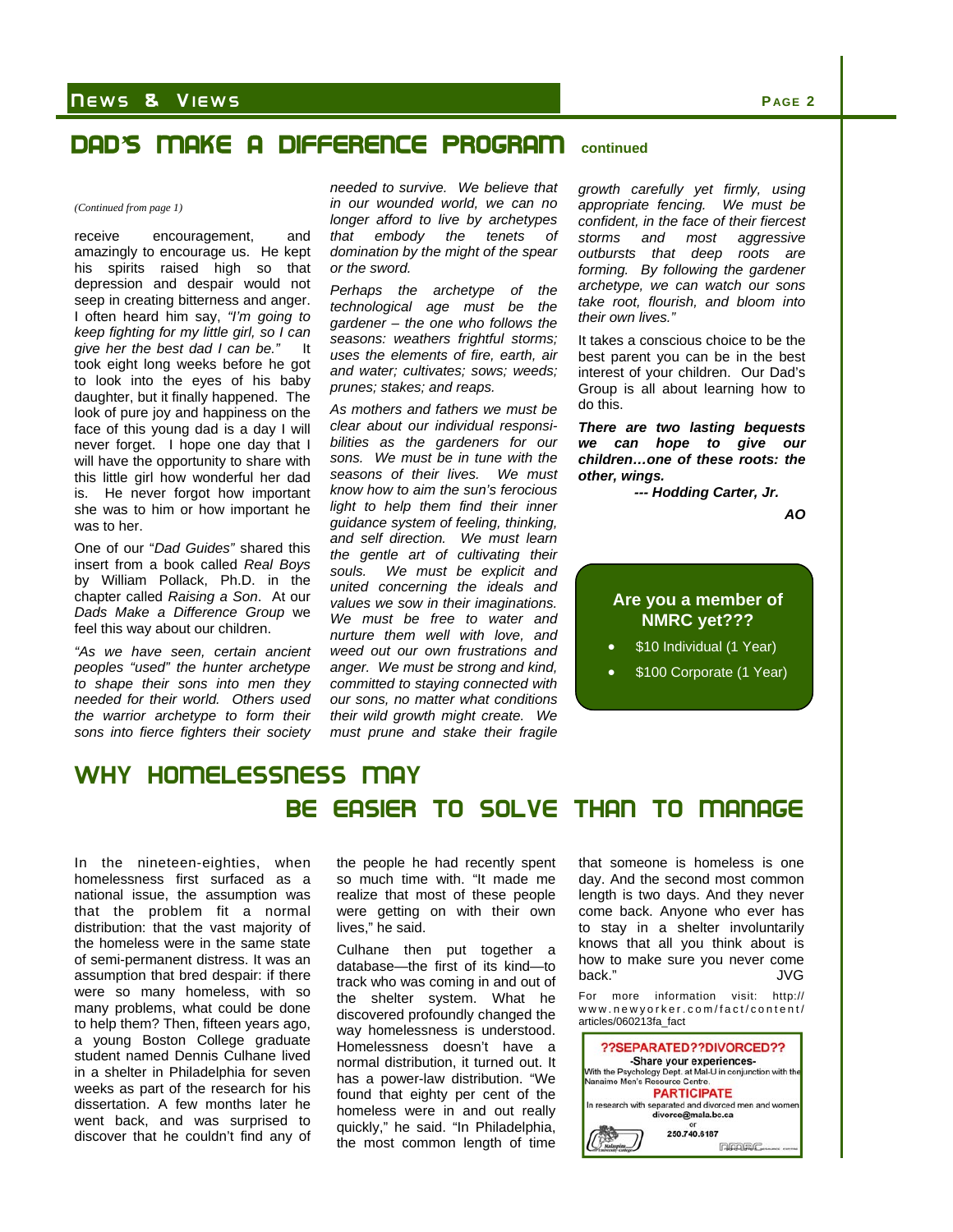# HOW IS IT THAT MEN FIND THEMSELVES IN CRISIS?

Focusing on mental health illness and specifically male depression that is unidentified, undiagnosed and ultimately untreated, can assist many men who now find themselves in crisis. There are gender differences with respect to depression. Generally, women are over-represented in diagnosis and treatment, while men are under-diagnosed and subsequently untreated.

Authors studying male depression believe that the reason for the low prevalence of Major Depressive Disorder diagnoses among men is that male depression is not identified and therefore is ultimately untreated for many men. Men generally believe they have to be strong, successful, in control, capable of handling problems without help and should not show emotions, except for anger. However, because of the developing crisis for men and their psychological well-being termed "the silent crisis", it is critical to examine depression form a masculine perspective.

Depression in men is serious, and if untreated, potentially fatal condition. For example, there are 4.2 male completions of suicide for each female completion and young white males (age  $15 - 24$ ) are five to eight times more likely to complete suicide than females. Older males (age 85 and over) are ten times more likely to commit suicide than<br>elderly females. The correlation elderly females.

between male suicide and depression provides considerable support for the hidden epidemic of depression in men.

Incorporating gender specific aspects into the assessment of male depression is vital to an accurate diagnosis because it can result in the identification of such symptomology with men. Defenses such as masking, submerging, camouflaging and externalizing behaviours contribute to the complexities of such assessments. However, there are masculine specific assessment criteria available. Using both traditional criteria for depressive disorder (DSM-IV-TR) and gender specific assessment tools, the accurate diagnosis of male depression can lead to and support appropriate treatment and interventions.

It is this perspective that can usefully guide mental health treatment toward becoming more effective in the detection of men suffering from depression. Developing more relevant, appropriate and efficacious treatment strategies will lead to a reduction in the burden of this illness for both the individual and society in general.

Valerie is a clinical social worker with Waterman & Associates. Her "passion" is working with men with depression. She volunteers at NMRC one afternoon a week on Wednesdays. If you would like to see Valerie, you may see her at NMRC (716.1551) or through her private practice at Waterman & Associates (754.8559).

## Family Crisis Emergency housing services

In the spring of 2006, we received funding from The United Way— Nanaimo to start a fund that would house people on a temporary basis while they were in crisis.

This fund has been set up for men who are having to leave their homes due to a domestic situation. Also, the fund can be used by a man or woman who is a non-custodial

parent and is visiting from outside of Nanaimo and doesn't have the resources available to stay here for a visit with their children. A third opportunity for this fund is for GLBTQ Youth who need to stay somewhere because they have been evicted by their families during the "coming out" process.

*(Continued on page 5)* 

By Valerie Pelissero, MSW. RSW



#### **Presents**

*The New Warrior Training Adventure* 

**What it is:** A weekend of adventure and transformation for men.

**Where it is:** Camp Pringle, Shawnigan Lake, Vancouver Island, B. C.

**What it offers:** A life changing experience that will accelerate your personal journey as a man of integrity.

The initiation of men will begin on March 9, 2007. Camp Pringle is about one hour from Victoria, BC, on Vancouver Island. Vancouver Island can be reached by one of several Ferries or via Airplane into the Victoria International Airport (YYJ) or Nanaimo's Cassidy Airport (YCD).

For further information contact:

Phil Gardner pjgardner1@shaw.ca

(250) 756-2565

OR

Nelson Sacristan

nelson.sacristan@gmail.com (250) 468-5613



#### **Are you a member of NMRC yet???**

- \$10 Individual (1 Year)
- \$100 Corporate (1 Year)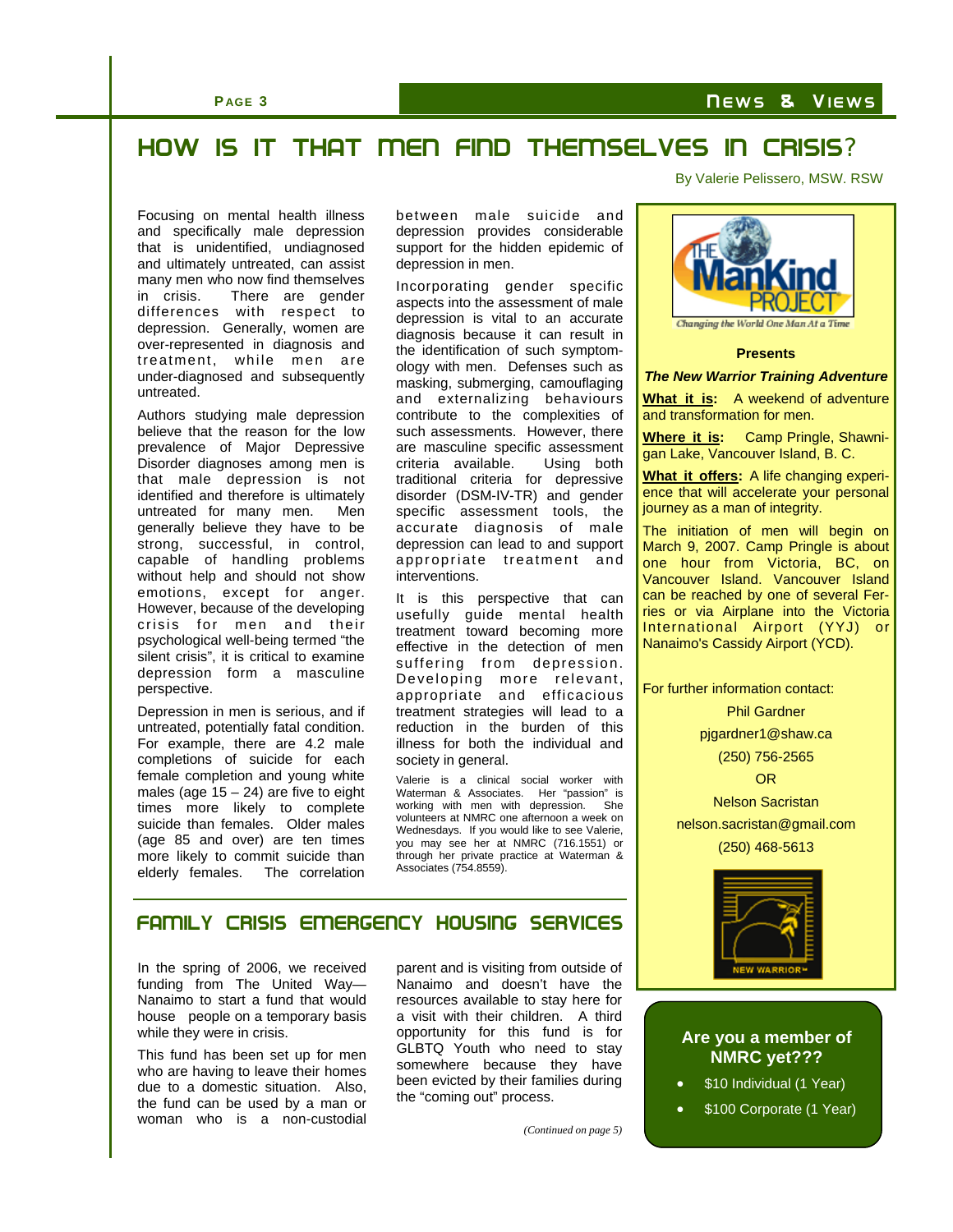#### **NEWS & VIEWS PAGE 4**

# CHRISTMAS AT NMRC

On December 20, 2006, we held our Annual Christmas celebration for staff, volunteers and members of the Board of Directors.

This year we held our get together

at Christos Restaurant. The food was delicious. The group was fun. We had a great time!

Many thanks to Angela who went that "extra mile" and took care of all

the bookings, and the special gifts of home-made wine. Below are some of the pictures that were taken.

JAL

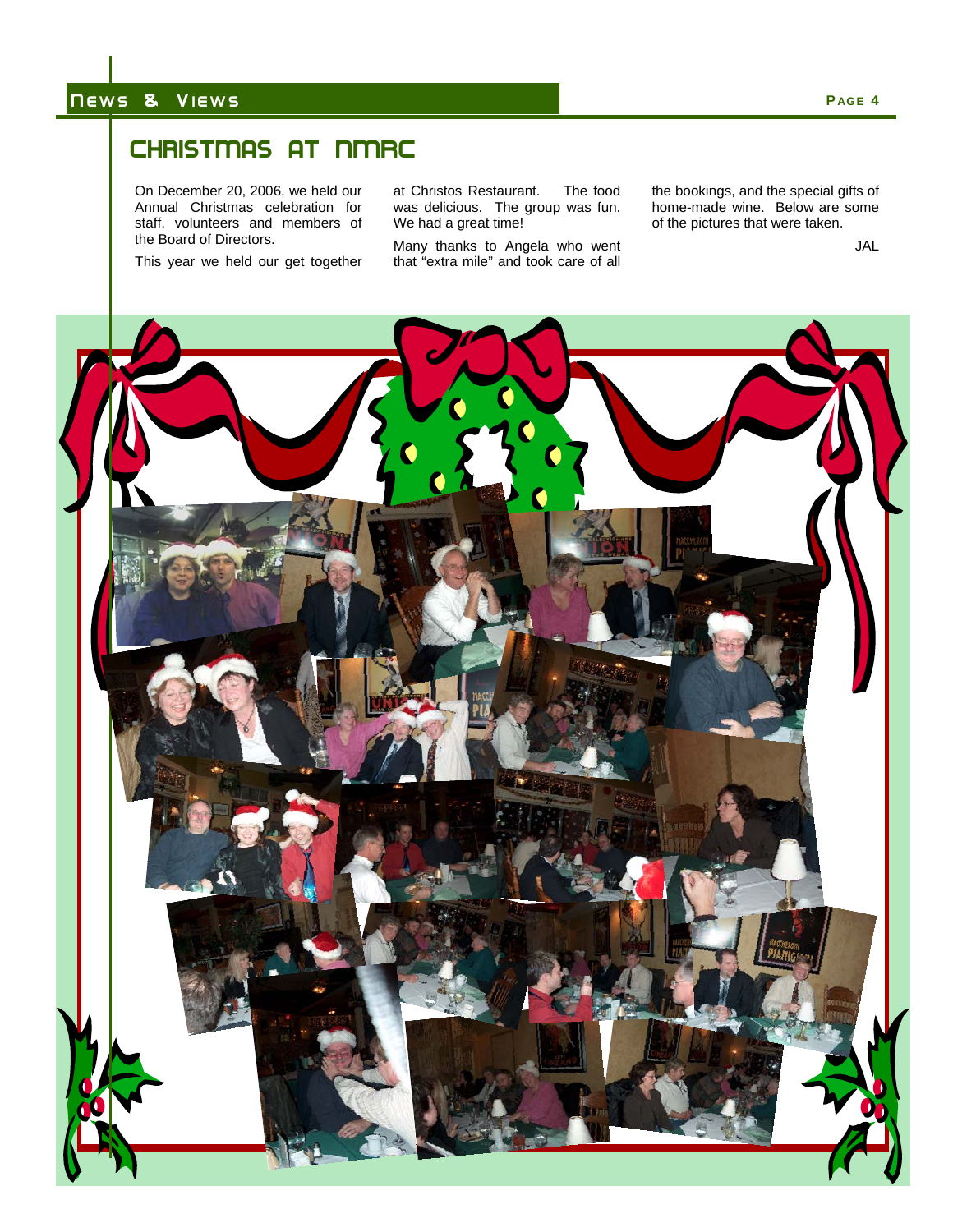# SOME INFORMATION ABOUT PARENTAL ALIENATION

**(Please note that the reading lists referred to are on our site at http://www.nanaimomen.com/pages/ nmrc\_pa\_info.htm)** 

Parental Alienation, also referred to as Parental Alienation Syndrome or PAS, is a syndrome first identified in the mid to late eighties. Parental Alienation is a distinctive family response to divorce in which the child becomes aligned with one parent and preoccupied with unjustified and/or exaggerated denigration of the other, target parent. In severe cases, the child's once love-bonded relationship with the rejected/target parent is destroyed. Since first being identified by Dr. Richard Gardner much controversy has surrounded PAS, as to whether it is really an identifiable syndrome. Debate continues to rage as to its legitimacy as a real syndrome, but it is not our intention to enter into that debate. Whether it is identified as Parental Alienation Syndrome, or simply as parental alienation, or a multitude of other related psychiatric disorders, it is simply our intention to address the problem. Whether or not one chooses to use Gardner's terminology, the problems posed by these cases to families, professionals and the courts are very real. Reluctance to consider Parental Alienation by name, along with the diagnostic and interventions it entails, may however contribute to the perpetuation of the problem in a variety of ways.

Depending on the severity of the

*(Continued from page 3)* 

This has been a great success. We are delighted to have the services of The Painted Turtle to help us with this services. If you or someone you know fits the above criteria, you must contact NMRC by phone or email and go through an in-take interview.

We have had several clients who have used this new service and by connecting them with other community resources, have started the transition to their new lives. Thank you to The United Way— Nanaimo!

alienation, a child may exhibit all or only some of the following behaviours. It is the cluster of these symptoms that prompted Gardner to consider them as a syndrome.

1) The child is aligned with the alienating parent in a campaign of denigration against the target parent, with the child making active contributions;

2) Rationalizations for deprecating the target parent are often weak, frivolous or absurd;

3) Animosity toward the rejected parent lacks the ambivalence normal to human relationships;

4) The child asserts that the decision to reject the target parent is his or her own, also referred to as the "independent thinker" phenomenon;

5) The child reflexively supports the parent with whom he or she is aligned;

6) The child expresses guiltless disregard for the feelings of the target or hated parent:

7) Borrowed scenarios are present, i.e., the child's statements reflect themes and terminology of the alienating parent;

8) Animosity is spread to the extended family and others associated with the hated parent.

Parental Alienation or a similar type of behavioural acting out by divorcing parents has become a pervasive aspect of divorce in our society. Clawar and Rivlin (Reading List #7) found that parental alienation was practiced to varying degrees by 80% of divorcing parents, with 20 percent engaging in such behaviours with their children at least once a day. According to Johnston (Reading List #8,9,39), 43% of children they examined were in strong alignments with an alienating parent and 29% in mild alignments. These figures approach Gardner's estimate that 90% of the children he has assessed in custody evaluations exhibit varying degrees of PAS.

Current research is just beginning to identify and catch up to the social

changes around our family structure that have taken place in the last number of decades. The major victims in all of this are our children. They are being placed at risk and deprived of two parents, not only by alienating parents, but also by a legal system which fails to understand the implication of Parental Alienation and is ill equipped to deal with it. Parental Alienation is destructive irrespective of the gender of the alienating parent and is considered to be a form of child abuse. Children are growing up without one parent and are being psychologically damaged in the process. These children are acting out their confusion, anger, and frustrations in many ways. For example, boys, in the teenage years, are often prone to violent, self destructive behaviours related to drugs, car thefts, robbery, gang behaviour, and suicide. Girls, in the teenage years, are prone to similar kinds of self destructive behaviours, including drugs, gang behaviour, and sexual promiscuity.

According to Statistics Canada there were 69,088 divorces in Canada in 1998. In the 1996 census the average persons per family was 3.1 people. This would equate to 1.1 children per family. This would indicate that approximately 75,000 children were affected by divorce in 1998, not including children of common law marriages. If Parental Alienation was in effect in only 20% of these divorces, 15,000 children are affected annually. If we used even higher percentages, as some studies suggest that some degree of Parental Alienation is active in 80-90% of divorce cases, then we are speaking of over 60,000 children annually. That is 600,000 children each decade and that's just in Canada. According to Statistics Canada, in 1998, approximately one third of divorce cases involved child custody orders. These orders concerned 37,851 children. Child custody orders are an indication of high conflict divorce. We believe that we can safely draw the conclusion that thousands of children in Canada are affected by Parental Alienation annually. TJB